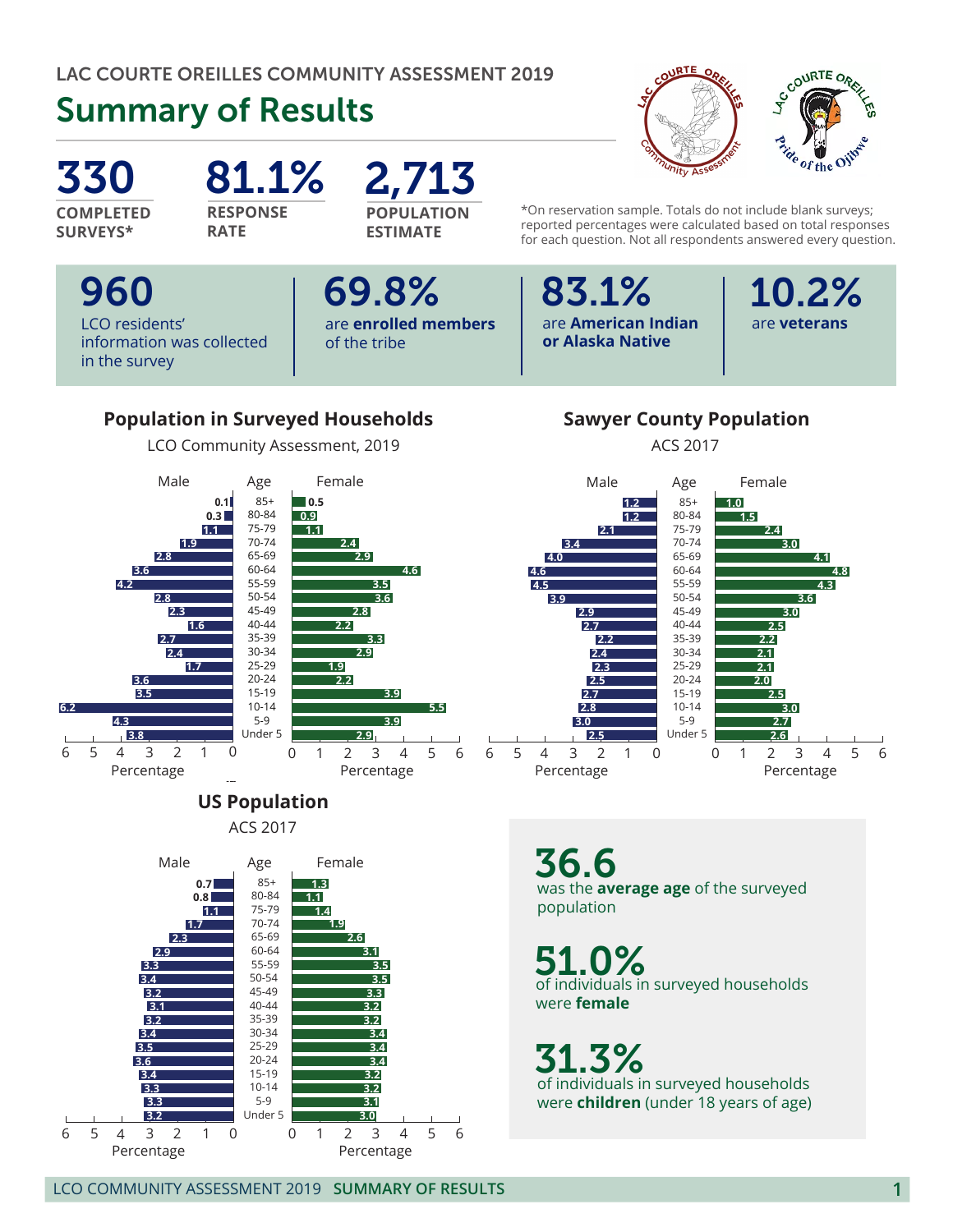## **INCOME**



**Annual Household Income Comparison Household Income Comparison**

of households were **below the Federal Poverty level** 39.8% of households with a child were **below the Federal Poverty level**

| <b>Household Income</b> |                 |  |
|-------------------------|-----------------|--|
| <b>MEAN:</b>            | \$34,304        |  |
| <b>MEDIAN:</b>          | \$26,000        |  |
| <b>RANGE:</b>           | $$0 - $200.000$ |  |

## **Housing Type by Household Income Housing Type by Household Income**

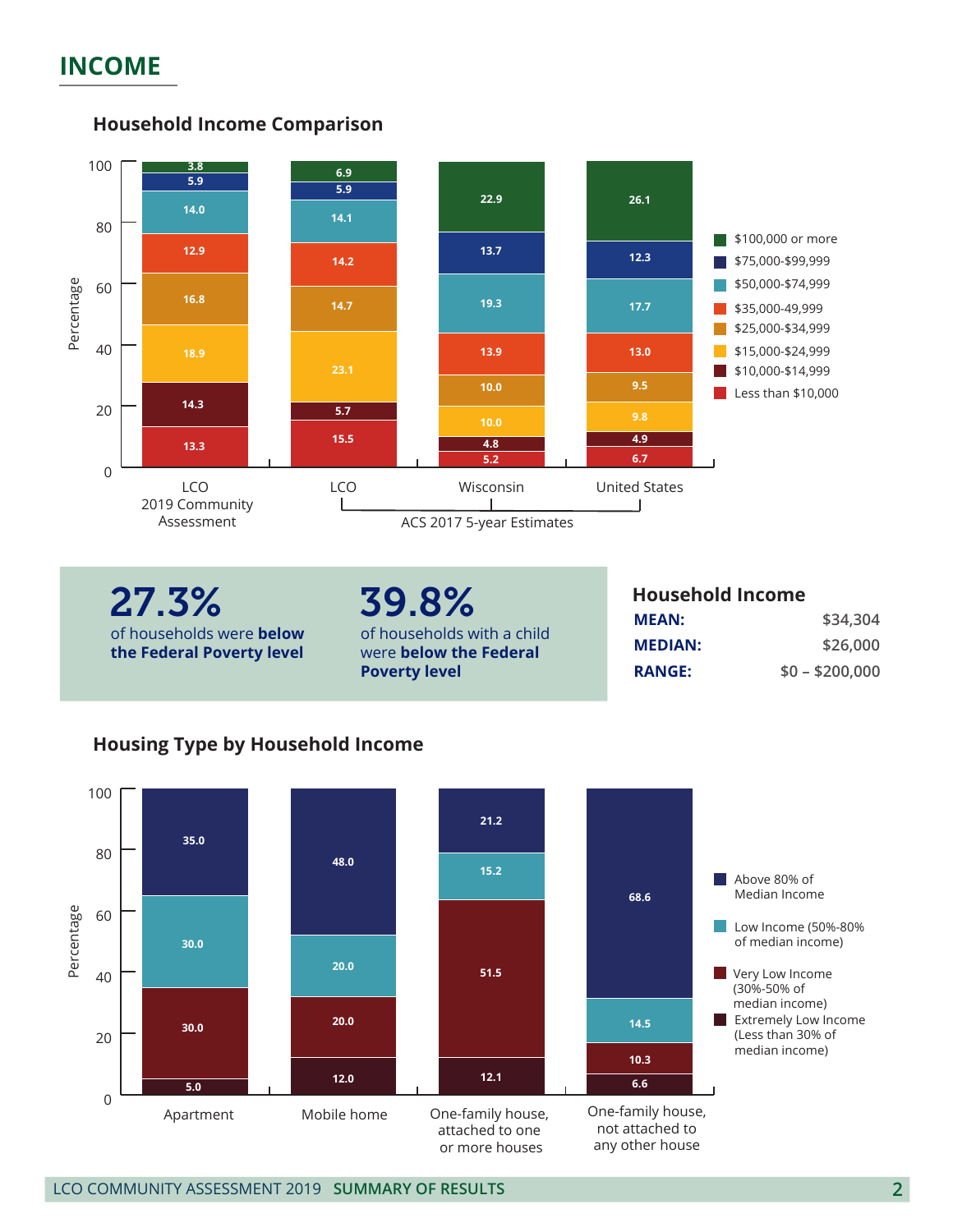## **EMPLOYMENT**

#### **JOB STATUS\***

| <b>Permanent Full-Time</b>             |    | 243 (37.6%) |
|----------------------------------------|----|-------------|
| <b>Permanent Part-Time</b>             |    | 37 (5.7%)   |
| <b>Temporary Full-Time</b>             |    | $7(1.1\%)$  |
| <b>Temporary Part-Time</b>             |    | 19 (2.9%)   |
| <b>Seasonal Full-time</b>              |    | 15 (2.3%)   |
| <b>Seasonal Part-time</b>              |    | 22 (3.4%)   |
| Self-Employed                          |    | 25 (3.9%)   |
| <b>Student</b>                         | 21 | $(3.2\%)$   |
| <b>Stay-At-Home Caregiver (Unpaid)</b> |    | 12 (1.9%)   |
| Unemployed                             |    | 125 (19.3%) |
| <b>Retired</b>                         |    | 109 (16.8%) |
| <b>Disabled</b>                        | 43 | $(6.6\%)$   |

61.4%

of unemployed adults **did not look for work** in the past month

# 28.0%

of elders **worked permanent full-time or part-time** jobs

# 27.8%

of households reported an interest in receiving **training for skilled labor** (e.g., carpentry, ironwork, masonry, etc.)

\*Multiple-answer question. Percentages add up to more than 100%.

## **Reported Barriers to New Employment**



Total responses | 69

This question was asked to households with members seeking new or different employment.

Multiple-answer question. Percentages add up to more than 100%. \*Denotes a respose that was not an original answer choice.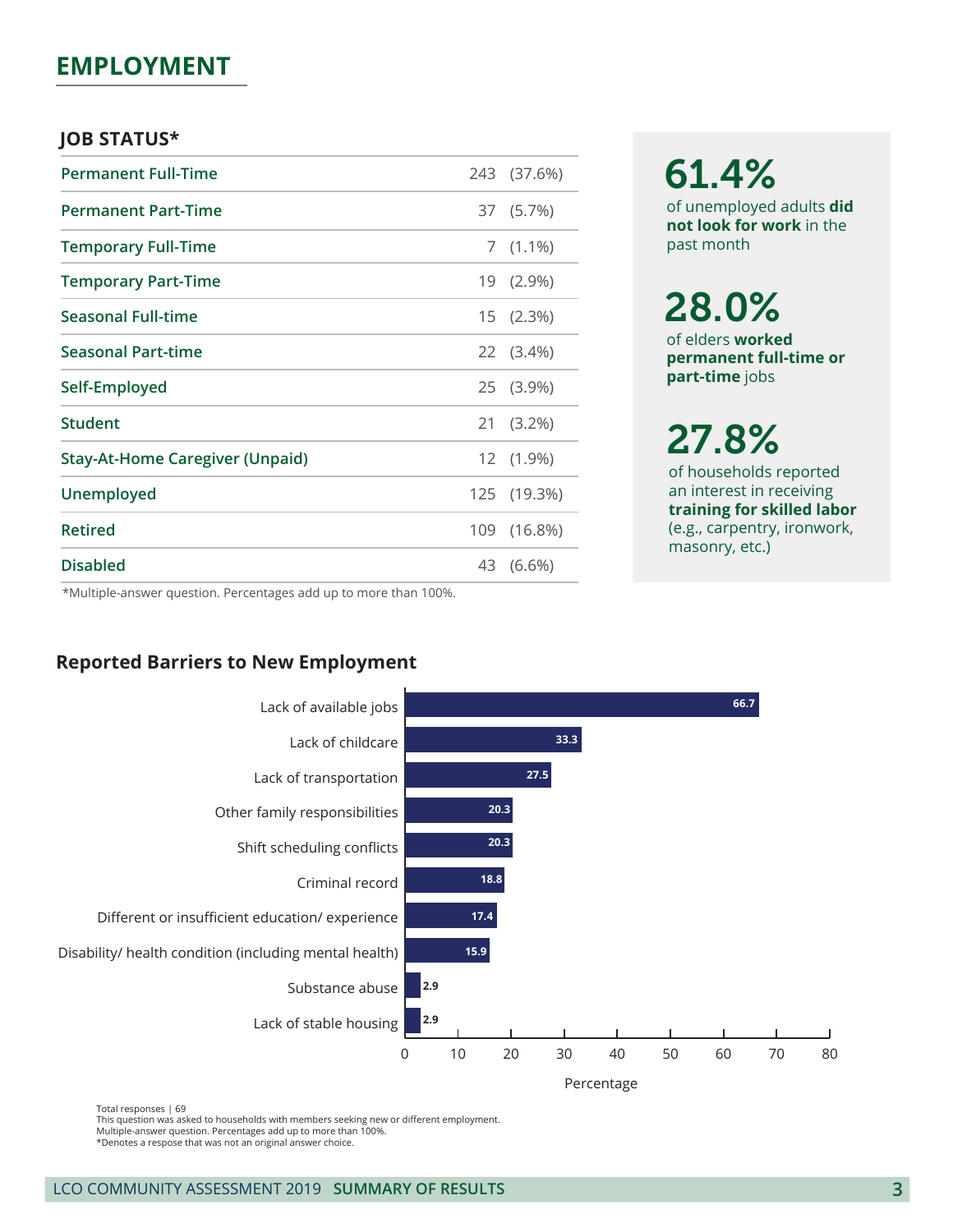## **HOUSING**

| <b>Current Housing Status</b><br><b>Adults</b>                        |                  | <b>Current Housing Status</b><br>Children                    |     |                  |
|-----------------------------------------------------------------------|------------------|--------------------------------------------------------------|-----|------------------|
|                                                                       | <b>RESPONSES</b> |                                                              |     | <b>RESPONSES</b> |
| <b>RENT:</b>                                                          | 250 (38.4%)      | LIVE WITH IMMEDIATE                                          |     |                  |
| <b>OWN:</b>                                                           | 168 (25.8%)      | <b>FAMILY OR RELATIVES:</b><br>(PERMANENTLY)                 | 267 | $(90.2\%)$       |
| LIVE WITH FAMILY/FRIENDS<br><b>PERMANENTLY:</b><br>(NO PAYMENT)       | 91 (14.0%)       | LIVE WITH IMMEDIATE<br><b>FAMILY OR RELATIVES:</b>           |     | 18 (6.1%)        |
| <b>LIVE WITH</b><br><b>FAMILY/FRIEND TEMPORARILY:</b><br>(NO PAYMENT) | 59 (9.1%)        | (TEMPORARILY)                                                |     |                  |
| <b>RENT WITH FAMILY/FRIENDS:</b>                                      | 45 (6.9%)        | LIVE WITH AN UNRELATED<br><b>CAREGIVER:</b><br>(TEMPORARILY) |     | $7(2.4\%)$       |
| <b>OWN WITH FAMILY/FRIENDS:</b>                                       | 36 (5.5%)        | <b>LIVE WITH UNRELATED</b>                                   |     |                  |
| <b>UNHOUSED:</b>                                                      | $2(0.3\%)$       | <b>CAREGIVER:</b><br>(PERMANENTLY)                           |     | 4 (1.4%)         |

#### **Total Number of People in Current Unit**

| <b>AVERAGE:</b>                      | 2.92 PEOPLE     |
|--------------------------------------|-----------------|
| <b>MEDIAN:</b>                       | 2 PEOPLE        |
| <b>RANGE:</b>                        | $1 - 12$ PEOPLE |
| <b>ACS REPORTED AVG: 2.36 PEOPLE</b> |                 |

An overcrowded household has more than 1 person per room; severely overcrowded households have more than 1.5 persons per room.



### **Biggest Barriers to Homeownership (Respondent could choose up to 3)\***

| 56.8%                                               | 33.8%                     | 33.8%                                                     |
|-----------------------------------------------------|---------------------------|-----------------------------------------------------------|
| Saving enough for down<br>payment and closing costs | Poor credit history       | Not enough income/ability to<br>make monthly loan payment |
| 28.4%                                               | 24.3%                     | 17.6%                                                     |
| Low credit score                                    | Lack of available housing | High existing debts                                       |

\*Multiple-answer question. Percentages add up to more than 100%.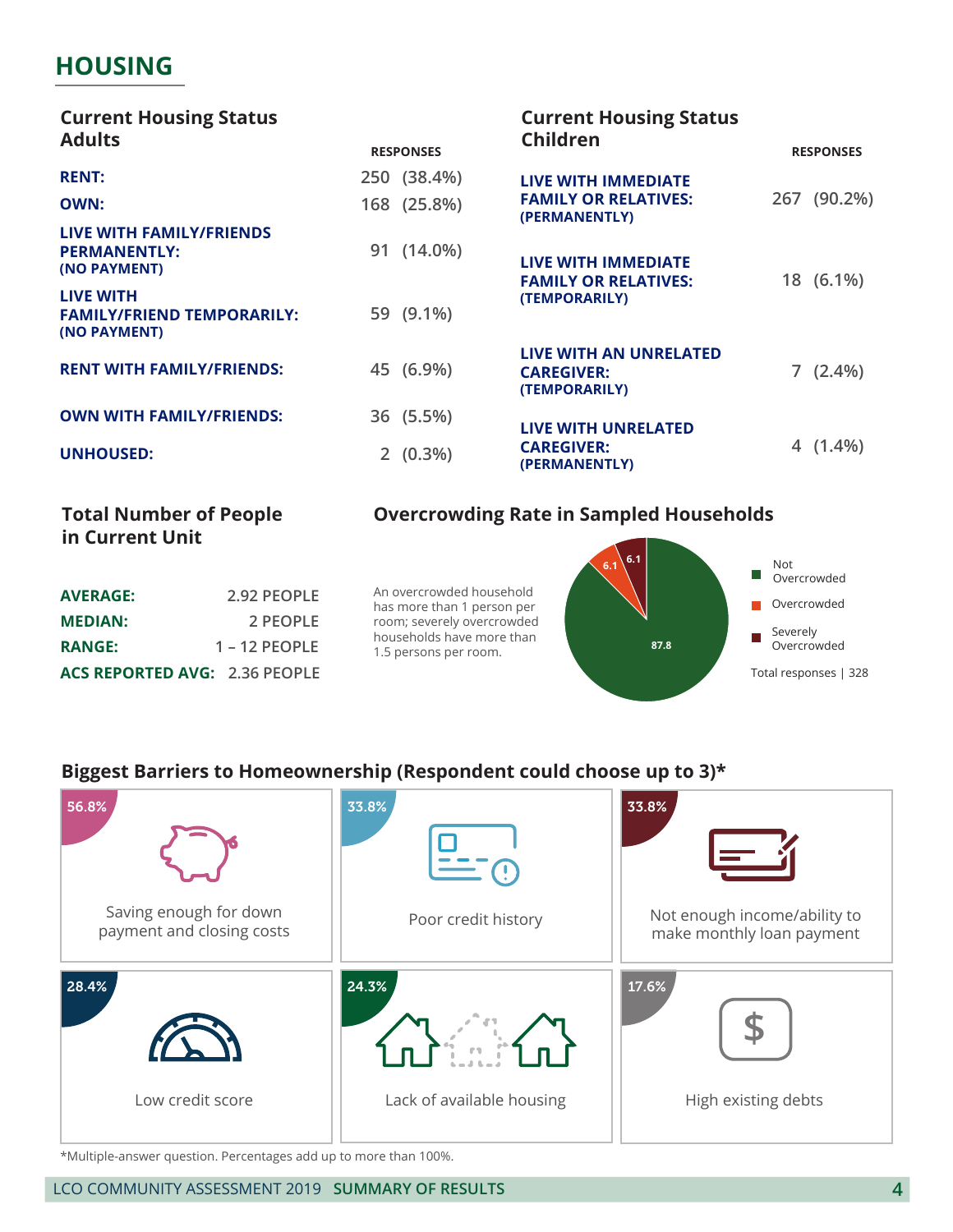#### **Importance of Home Features HOUSING**

## **Importance of Housing Features**



29.8% of households are **interested in buying** or renting-to-own a new home

# 485 estimated **additional housing units are**

**needed** on the LCO reservation if every individual, couple, or family unit who wanted to live in their own housing unit could live separately

#### **RESPONSES Most Popular Neighborhoods for A New Housing Unit**

|                         | 11. JE VIVJLJ |  |  |
|-------------------------|---------------|--|--|
| <b>Northwoods Beach</b> | 38 (14.8%)    |  |  |
| New Post                | 32 (12.5%)    |  |  |
| Akikaandag              | 28 (10.9%)    |  |  |
| <b>Gurno Lake</b>       | 25 (9.8%)     |  |  |
| <b>Reserve</b>          | 25 (9.8%)     |  |  |

#### **Housing Most Needed to Serve LCO Community**



Total responses | 311

Multiple-answer question. Percentages add up to more than 100%. \*Denotes a respose that was not an original answer choice.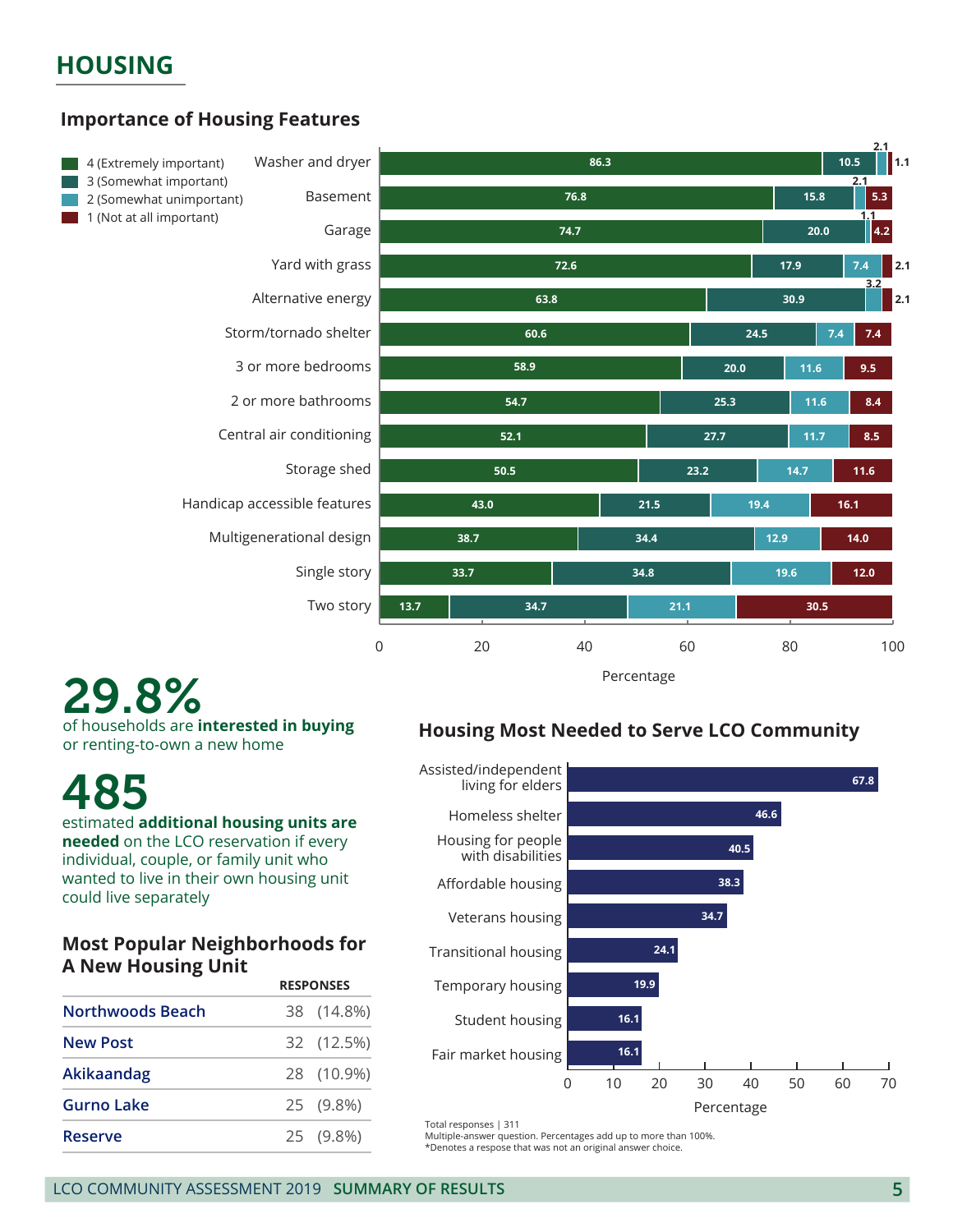## **EDUCATION**

#### **HIGHEST EDUCATION ATTAINED BY ADULTS (AGE 25+)**

| <b>Below 9th Grade</b>                  |   | $8(1.2\%)$  |
|-----------------------------------------|---|-------------|
| 9th-12th Grade (No High School Diploma) |   | 87 (13.5%)  |
| <b>High School Diploma</b>              |   | 195 (30.2%) |
| <b>GED/HSED</b>                         |   | 51 (7.9%)   |
| <b>Technical College/Certification</b>  |   | 37 (5.7%)   |
| Some College (No Degree)                |   | 109 (16.9%) |
| <b>Associate's Degree</b>               |   | 70 (10.8%)  |
| <b>Bachelor's Degree</b>                |   | 55 (8.5%)   |
| <b>Graduate or Professional Degree</b>  |   | 26 (4.0%)   |
| Doctorate                               | 8 | $(1.2\%)$   |
|                                         |   |             |

# 37.6%

of households have one or more adults **interested in pursuing additional education**

# 28.2%

of households have one or more individuals (adult or child) who **dropped out of school**

# 28.2%

dropped out of school to **take care of children** or other family members

#### **Reported Barriers to Continuing Education** LCO 2019 Community Assessment **Reported Barriers to Completing Education**



This question was asked to households with members interested in further education. Multiple-answer question. Percentages add up to more than 100%. \*Denotes a respose that was not an original answer choice.

Percentage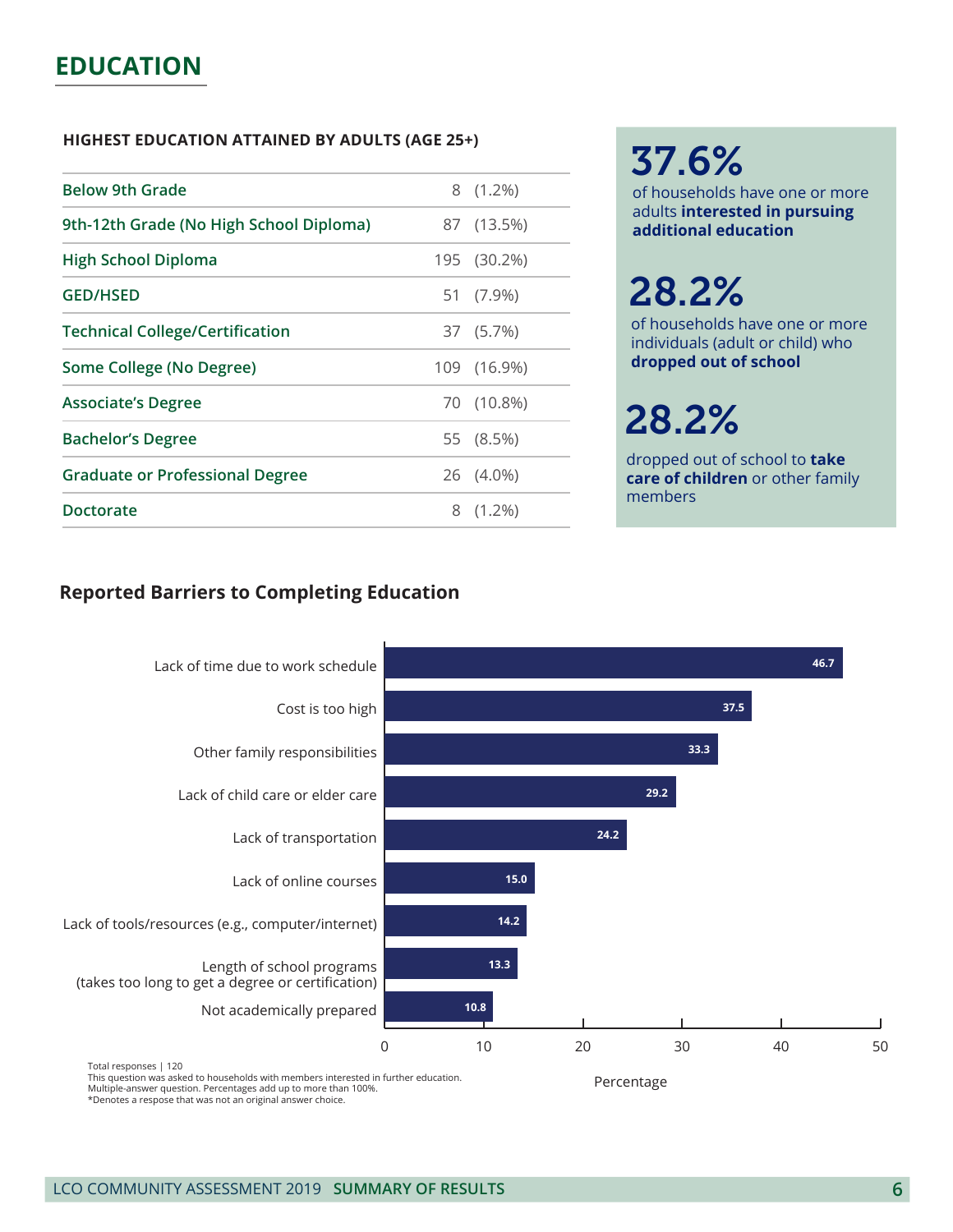#### **Program Ratings PROGRAMS**

## **Program Ratings**



LCO COMMUNITY ASSESSMENT 2019 **SUMMARY OF RESULTS 7**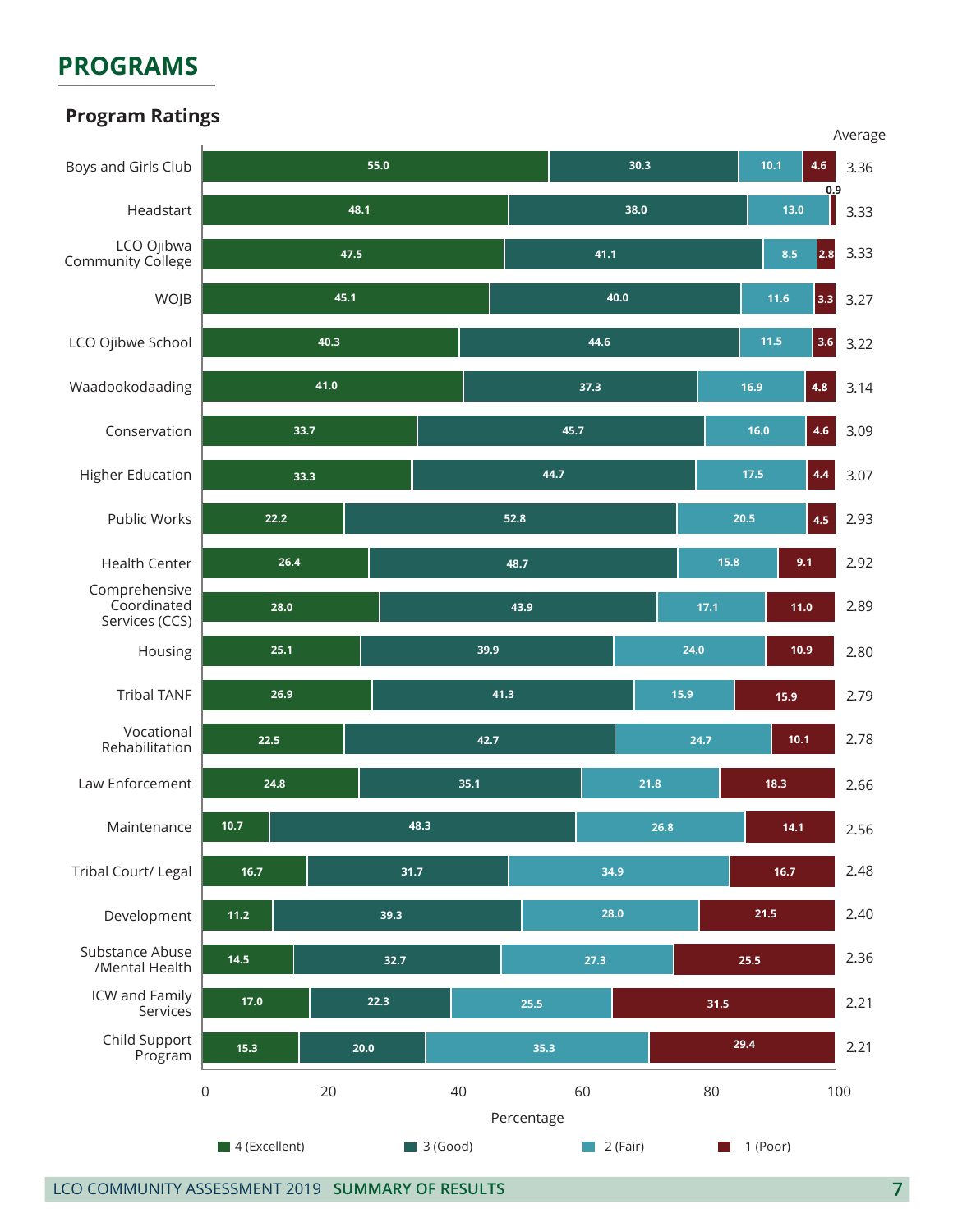## **TRIBE PRIORITIES**

## **Top Priorities for the LCO Tribe**



Multiple-answer question. Percentages add up to more than 100%.

## Should LCO Have Its Own AODA Facility?



 $\mathsf{Pish}, \mathsf{or} \ \mathsf{Gather?}$ **Does any Member of this Household Hunt,** 



Total responses | 323